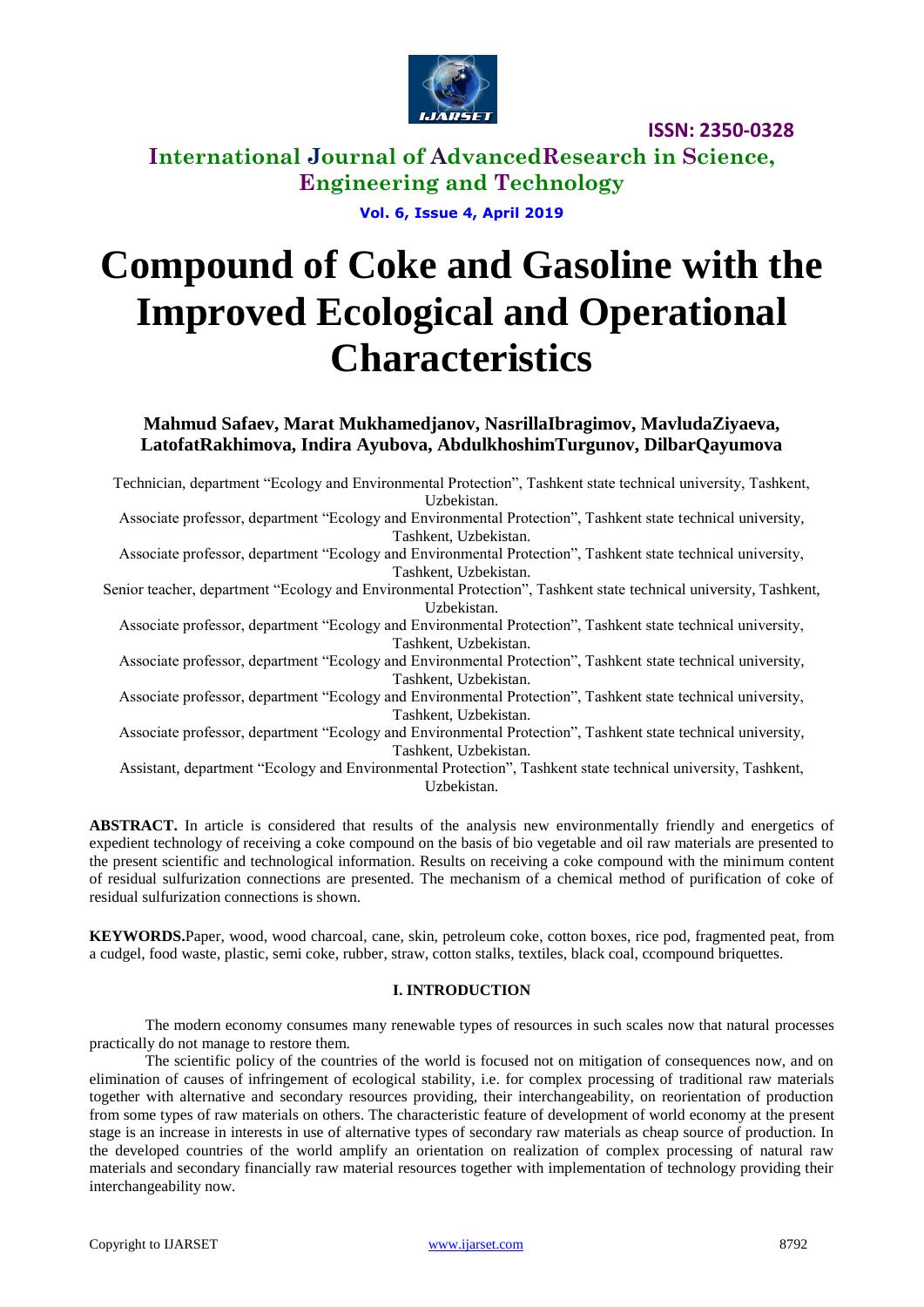

# **International Journal of AdvancedResearch in Science, Engineering and Technology**

## **Vol. 6, Issue 4, April 2019**

## **II. SIGNIFICANCE OF THE SYSTEM**

In article is considered that results of the analysis new environmentally friendly and energetics of expedient technology of receiving a coke compound on the basis of bio vegetable and oil raw materials are presented to the present scientific and technological information. The study of literature survey is presented in section III, methodology is explained in section IV, section V covers the experimental results of the study, and section VI discusses the future study and conclusion.

#### **III. LITERATURE SURVEY**

In these conditions reorganization of structure of use of resources, minimization of a share of non-renewable resources in a total amount of the processed consumed raw materials and energy resources due to attraction of renewable, including secondary and inexhaustible sources of raw materials and energy is relevant [1-2].

For branches of economy of the republic ecologic-operational indicators of oil coke not indifferently. It is known that at deep oil refining and its distillates one of the main processes is desulfurization process [3]. The sulfurization connections taking place as a part of organic structures form when burning oxides of sulfur, showing toxins for all elements of the environment. In too time because of technological difficulty of realization of process of catalytic hydrodesulphurization of heavy fractions of oil - tars and the vat remains without preliminary cleaning of sulfurization connections go for operation including on process of coking as the main raw materials [4].

#### **IV. METHODOLOGY**

Therefore, the connected sulfur, the regroupings taking place as a part of complex organic and hydrocarbon structure in the course of coking in connection with thermal pass into stapler form of sulfurization connections, almost not given by the known methods and technologies. In confirmation noted by us, the Uzbekneftgaz National Holding Company within the last 15 years does not remove from the agenda for priority of development of a method and technology from the subsequent realization of the developed process at the basic industrial enterprises. It is known that oil coke is used as reducer of oxides of iron with receiving chemical pure iron metal. It is known also technological capability of receiving iron restoration by charcoal on what is available production, ecological, technological, in general strategic need today. In too time of production of wood coal reducer in one country of the world it was not made for ensuring requirement of metallurgy. And the arisen situation forces productions of goods with use of modern technologies with the improved ecological and operational indicators. For the solution of an objective the scientific and production organizations address composite use of natural traditional and alternative raw material resources not seldom with attraction of secondary material raw material resources.

Development of technology of receiving composite coke with the improved ecological and operational indicators with use in quality a compound of raw materials of heavy fractions of oil together with wood materials that will provide decrease in concentration of sulfurization connections in end products, meeting those the requirements of existing rules, established to state standards on end products.

#### **V. EXPERIMENTAL RESULTS**

As wood material it will be possible to use the remains of one-suitable plants, in particular stalks of cotton of a stalks – cotton which potential is resumed annually in October-November of months not less than 50-60 million tons. In view of deficiency of timber in treeless regions of an arid zone of Central Asia the organization of production of environmentally friendly charcoal on material resources of the remains of one-suitable plants is a relevant task and has important economic, ecological, technological, power in general strategic importance for the Republic of Uzbekistan. Uzbekistan though is very rich on renewable natural resources as cotton stalks – cotton stalk, reed, straw, the riparian forest, stalks of rice, sunflower, products sanitary cutting of trees, annual plants which potential are estimated not less than several the tens of millions of tons their most part is burned on places the formed smoke screen worsens ecology of the next settlements that negatively affects health of the population.

In these conditions reorganization of structure of use of resources, minimization of a share of non-renewable resources in a total amount of the consumed raw materials and energy due to attraction of renewable and inexhaustible sources of raw materials and energy is relevant.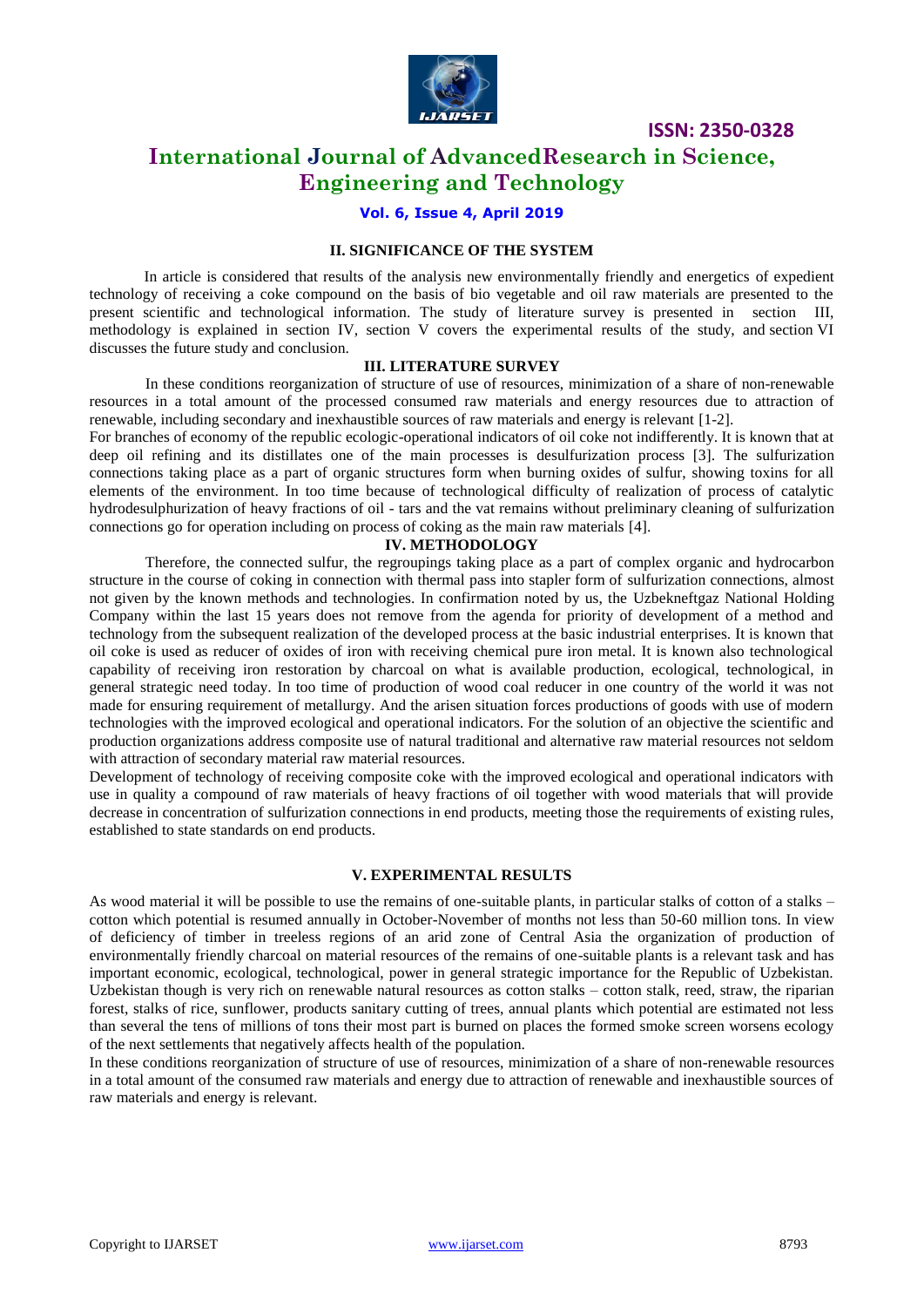

# **International Journal of AdvancedResearch in Science, Engineering and Technology**

## **Vol. 6, Issue 4, April 2019**

Table-1

**Approximate values of the lowest heat of combustion of combustible solid materials and substitutes of fuel**

| $N_2$          | <b>Name of materials</b>                            | Under mostheat combustion, MDj/kg |
|----------------|-----------------------------------------------------|-----------------------------------|
|                |                                                     | (kcal/kg)                         |
| $\mathbf{1}$   | Paper                                               | 16,62 (3970)                      |
| $\overline{2}$ | <b>Briquettes:</b>                                  |                                   |
|                | from coal                                           | $<$ 29,30 $(7000)$                |
|                | from peat                                           | $<$ 17,58 (4200)                  |
| 3              | $Wood(W^{P} < 10\%)$                                | $<$ 25,12 $(6000)$                |
| $\overline{4}$ | Wood charcoal                                       | 27,25 (6510)                      |
| $\overline{5}$ | Cane( $W^P \approx 10\%$ )                          | 1,46(350)                         |
| 6              | Skin                                                | 45,22 (10800)                     |
| 7              | Petroleum coke                                      | 30,18 (7210)                      |
| 8              | Cotton boxes                                        | 14,29 (3415)                      |
| 9              | Flax shive                                          | 15,93 (3805)                      |
| 10             | Head of cabbage of corn dry ( $W^P$ <10 %)          | 14,65 (3500)                      |
| 11             | Fragmented peat(65 % $\geq$ W <sup>P</sup> )        | 10,84 (2590)                      |
| 12             | Sunflower pod                                       | 15,43 (3685)                      |
| 13             | Rice pod                                            | 13,31 (3180)                      |
| 14             | From a cudgel                                       | 5,96 (1425)                       |
| 15             | Elimination of solid city waste                     | 8,04 (1920)                       |
| 16             | Food waste                                          | 5,98 (1430)                       |
| 17             | Plastic                                             | $41,87$ (~10000)                  |
| 18             | Semi coke                                           | 27,26 (6510)                      |
| 19             | Rubber                                              | 45,01 (10750)                     |
| 20             | Straw                                               | 15,70 (3750)                      |
| 21             | Cotton stalks (cotton stalk)                        | 14,53 (3470)                      |
| 22             | Textiles                                            | 27,47 (6560)                      |
| 23             | Slag, coal ashes when burning in household furnaces | 15,07 (3600)                      |

Depending on a form and a condition of processing they can be more effective, environmentally friendly convenient and effective products in the operational relation. The developed new technology provides combined use of oil residues and certain geometrical fractions of stalks of a cotton in composition, providing meeting the requirements of modern performance standards of end products.

It should be noted that at pyrolysis of stalks cottons in analogy to technological processes of coking of oil residues up to 20% of masses. are formed pyro condensate, up to 17-19% of mass of initial raw material turn into mix of combustible gases and 35-37% of mass of the initial loaded raw materials remains in the reactor as pyro carbon – wood coke. The rest consists of water which half belongs to physical moisture of raw materials and the second half is a product of splitting of hydrocarbons. Therefore, at joint coking composite coking raw materials mixes, the gross output of pyro condensate increases that will naturally provide a coking gasoline exit – the most valuable energy carrier of the present – the main driving force of DVS. The fact that in mix of pyro condensate the oxygenate of the relevant fraction providing ecological and operational properties of commodity gasoline's on account of full burning of fuels in DVS combustion chambers in the account availability of oxygen in mix take place draws still attention.

The scientific and technological novelty of the developed technology is that are for the first time applied pyro-lytic destruction of organic compounds of wood origin At dry heat treatment of a molecule of hydrocarbons are split in splinters and under certain optimal conditions technological process dehydrogenation proceeds and quantities of a target product - pyro carbon are formed maximum.

Modern methods of the analysis of process and the final product are executed. As it is already noted at pyro-lytic processing's of residues of bio-plant materials it is possible will receive charcoal, briquetting of the last it is possible to receive carbon - hydrocarbon mix from strong consistence with the improved ecologic-operational characteristics.